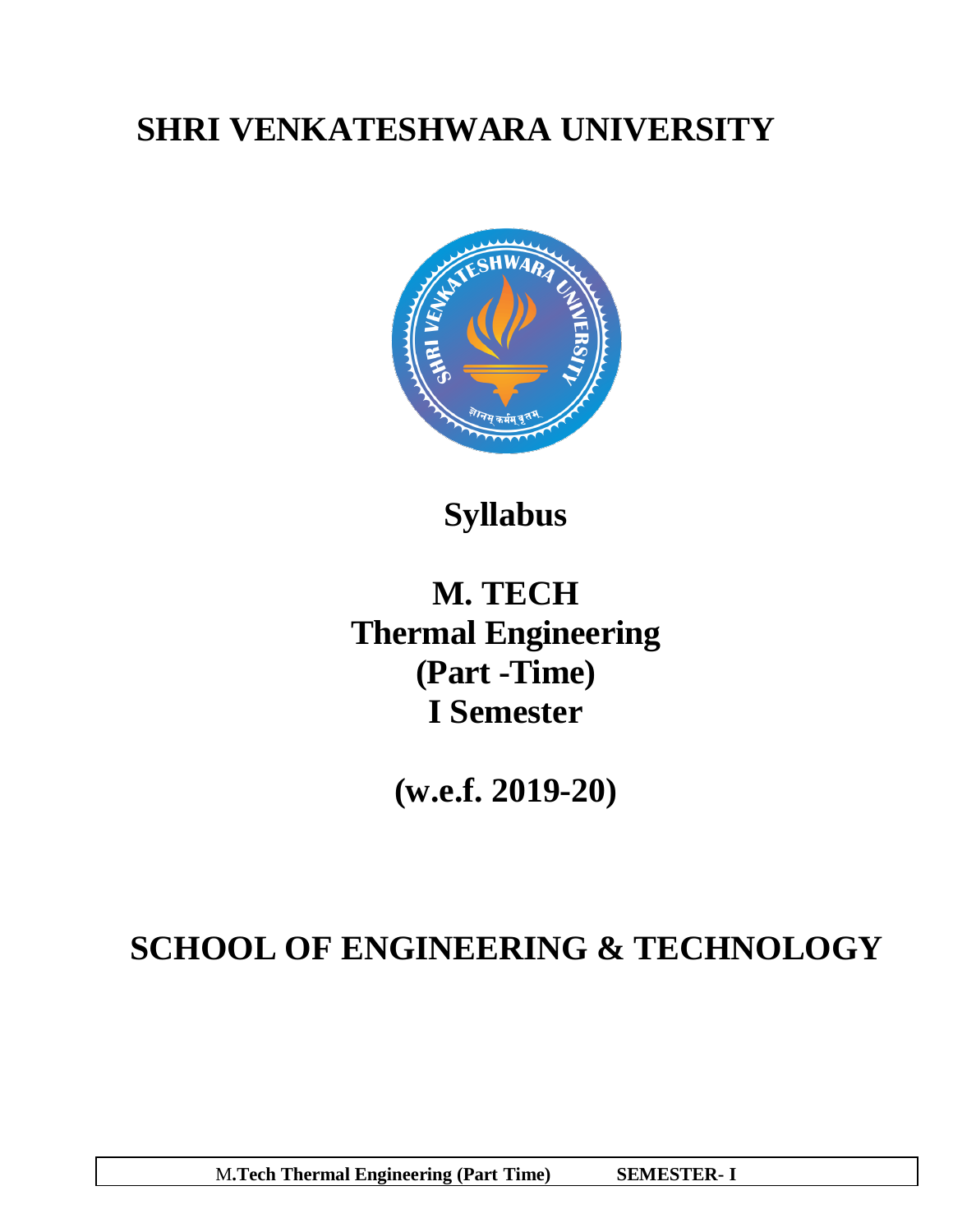| <b>SI</b><br>$\bullet$ | <b>Subject</b><br>Codes | <b>Subjec</b>                             | <b>Periods</b> |                |                | <b>Evaluation Scheme</b> |    |              |           | End<br><b>Semeste</b><br>r |           |              |                  |
|------------------------|-------------------------|-------------------------------------------|----------------|----------------|----------------|--------------------------|----|--------------|-----------|----------------------------|-----------|--------------|------------------|
| N<br>$\mathbf{0}$      |                         |                                           | L              | T              | $\mathbf P$    | CT                       | TA | <b>Total</b> | <b>PS</b> | TE                         | <b>PE</b> | <b>Total</b> | <b>Credit</b>    |
|                        | <b>WTE-101</b>          | Thermodynamics<br>and<br>Combustion       | 3              |                | $\theta$       | 20                       | 10 | 30           |           | 70                         |           | 100          | $\overline{4}$   |
| 2                      | <b>WTE-012</b>          | Energy<br>Conservation and<br>Management. | 3              | $\overline{0}$ | $\overline{0}$ | 20                       | 10 | 30           |           | 70                         |           | 100          | 3                |
| 3                      | <b>WTE-111</b>          | Thermodynamics<br>and Combustion<br>Lab   | $\theta$       | $\theta$       | $\overline{4}$ |                          |    |              | 25        |                            | 25        | 50           | 2                |
| 4                      | <b>AUD-101</b>          | English for<br>Research Paper<br>Writing  | $\overline{2}$ | $\Omega$       | $\Omega$       |                          |    |              |           |                            |           |              | $\Omega$         |
|                        |                         | <b>Total</b>                              |                |                |                |                          |    |              |           |                            |           | 250          | $\boldsymbol{9}$ |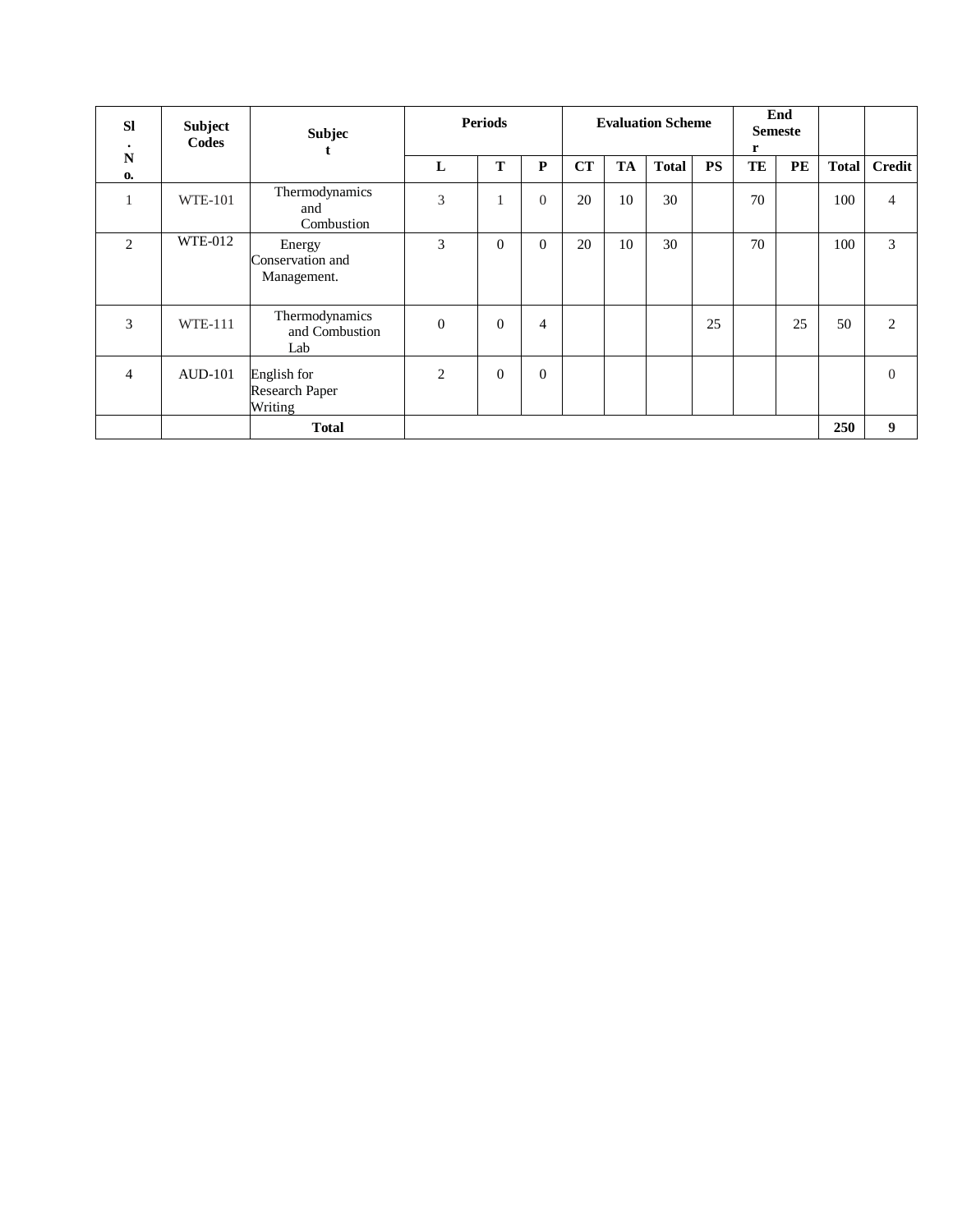## **Course Outcomes:**

At the end of the course:

udent will get Knowledge of exergy, basic laws governing energy conversion in multi- component systems and application of chemical thermodynamics.

Student will be aware about advanced concepts in thermodynamics with emphasis on thermodynamic relations, equilibrium and stability of multiphase multi-component

systems.

- 3. Student will be aware about the molecular basis of thermodynamics.
- 4. To present theoretical, semi-theoretical and empirical models for the prediction of thermodynamic properties.
- 5. Student will be acquire the confidence in analyze the motion of combusting and non- combusting fluids whilst accounting for variable specific heats, non-ideal gas properties, chemical non-equilibrium and compressibility
- 6. Student should apply the fundamental principles of thermodynamics to non-ideal models of numerous engineering devices

Student can use a systems approach to simplify a complex problem

#### **Syllabus Contents: L T P**

3 -0 -0

## **Unit 1**

First law and State postulates, Second law and Entropy, Availability and Irreversibility, Transient flow analysis

## **Unit 2**

Nonreactive Ideal-Gas Mixture, PvT Behavior of Real gases and Real Gas mixture

## **Unit 3**

Generalized Thermodynamic Relationship

## **Unit 4**

Combustion and Thermo-chemistry, Second law analysis of reacting mixture, Availability analysis of reacting mixture,Chemical equilibrium

## **Unit 5**

Statistical thermodynamics, statistical interpretations of first and second law and Entropy, Third law of thermodynamics, Nerst heat theorem.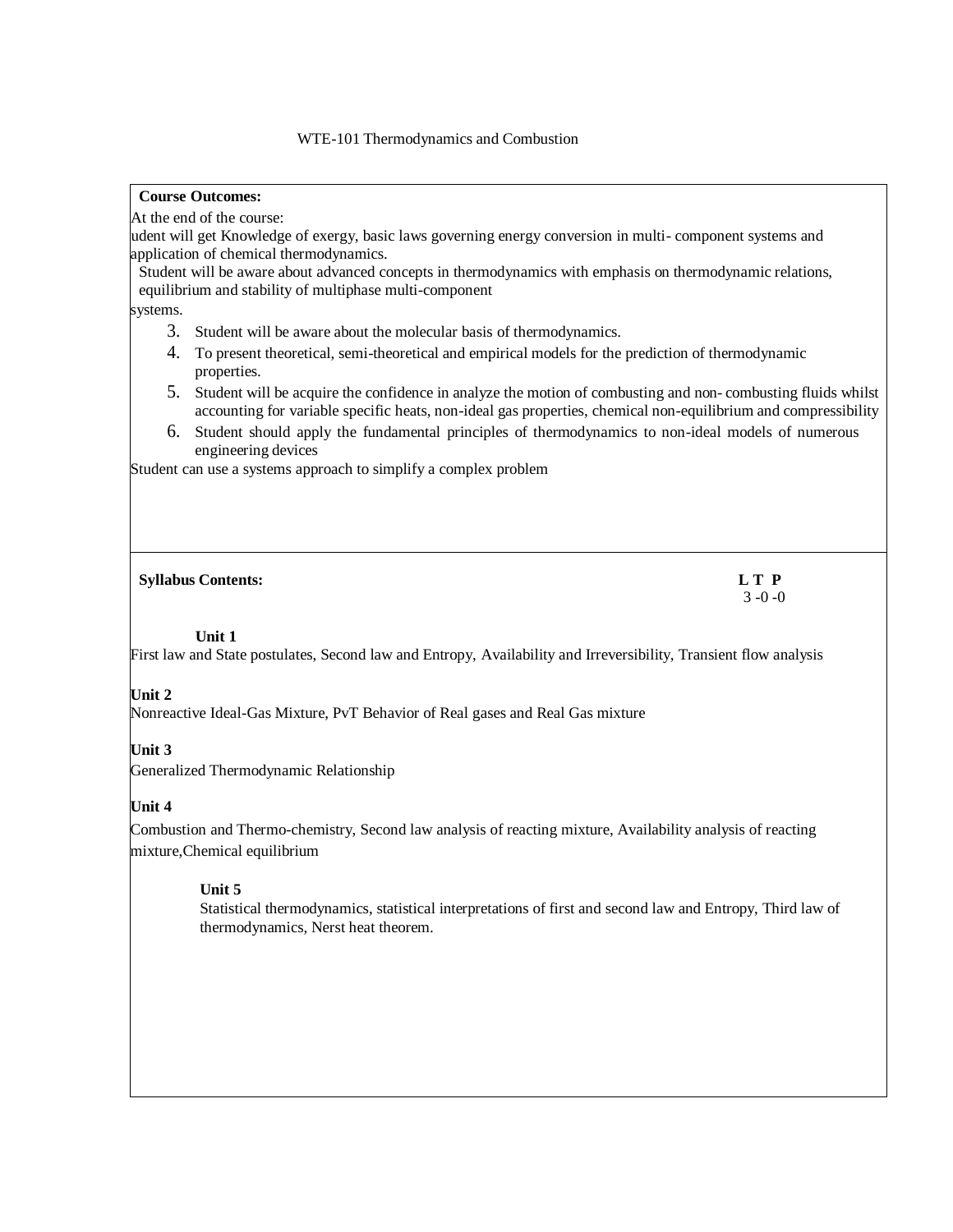# **References:**

- 1. Cengel, "Thermodynamics", Tata McGraw Hill Co., New Delhi, 1980.
- 2. Howell and Dedcius, "Fundamentals of Engineering Thermodynamics", McGraw Hill Inc., U.S.A.
- 3. Van Wylen & Sonntag, "Thermodynamics", John Wiley and Sons Inc., U.S.A.
- 4. Jones and Hawkings, "Engineering Thermodynamics", John Wiley and Sons Inc.,U.S.A, 2004.
- 5. Holman, "Thermodynamics", McGraw Hill Inc., New York, 2002.
- 6. Faires V.M. and Simmag, "Thermodynamics", Macmillan Publishing Co. Inc.,U.S.A.
- 7. Rao Y.V.C., "Postulational and Statistical Thermodynamics", Allied Publishers Inc,1994.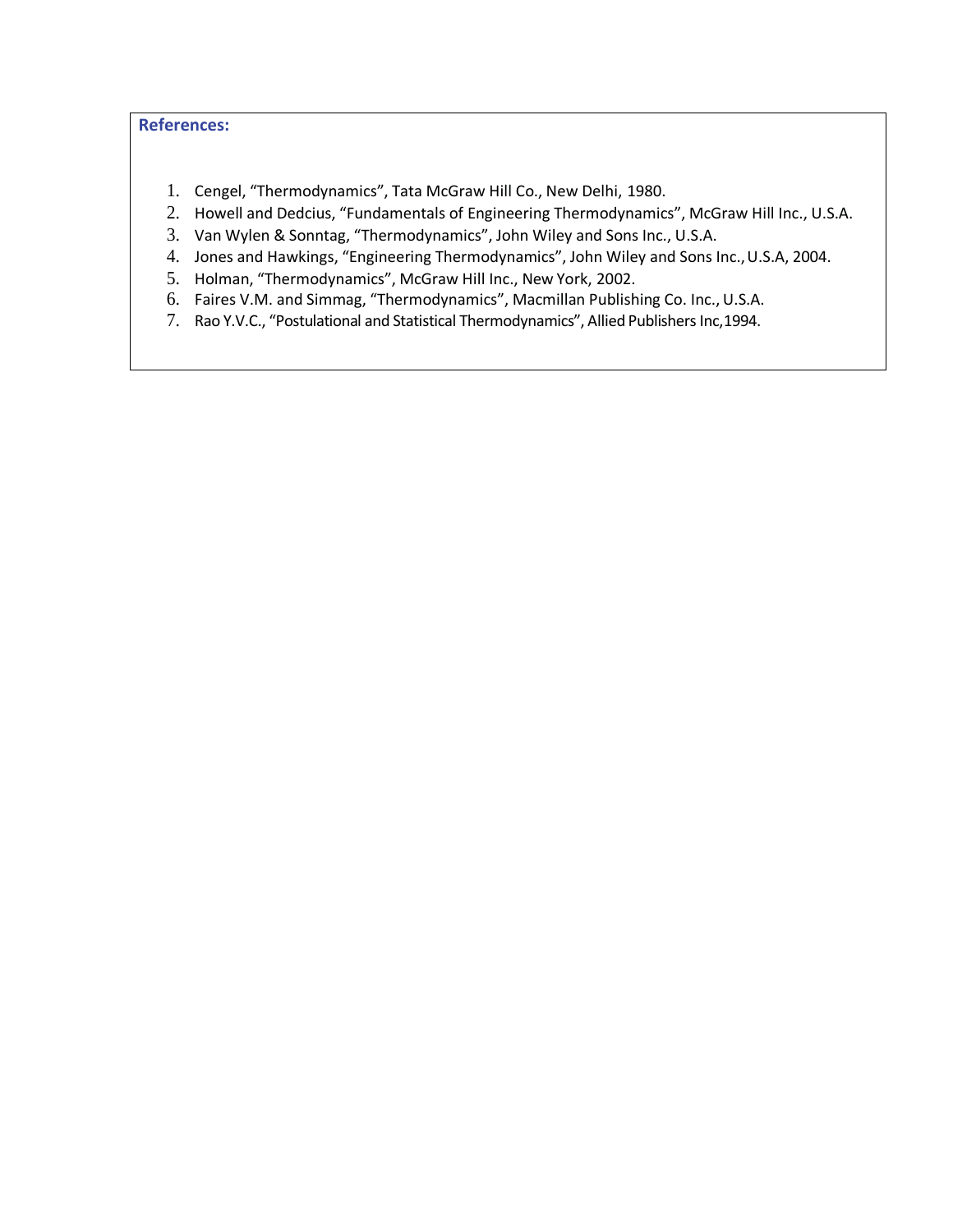## **Course Outcomes:**

At the end of the course:

- 1. The student should acquire insight about the importance of energy
- 2. The student should capable to analyze all scenarios from energy consumption
- 3. The student should generate scenarios of energy consumption and predict the futuretrend The student should Suggest and plan energy conservation solutions

## **Syllabus Contents: L T P**

3 - -

## **Unit 1**

The energy market, energy scenario, planning, utilization pattern and future strategy, Importance of energy management.

## **Unit 2**

Energy auditing- methodology and analysis,

## **Unit 3**

Energy economics,

## **Unit 4**

Energy conservation in industries, Cogeneration, Combined heating and power systems,

## **Unit 5**

Relevant international standards and laws.